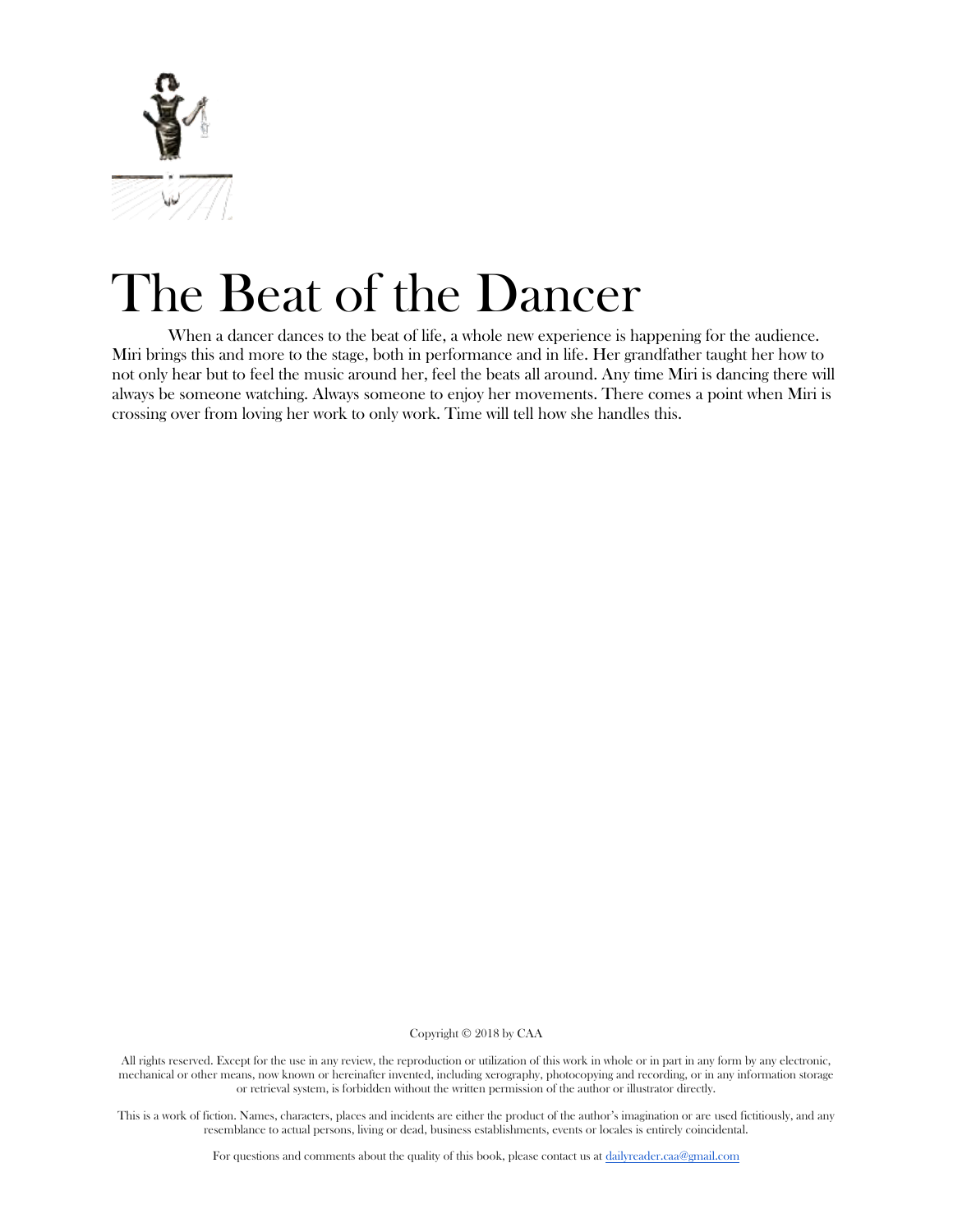

The Daily Reader – A Commuter's Library The Beat of the Dancer  $|1$ 

The percussion section is playing now, keeping a beat that sinks into the hearts of the audience, they can feel it through the floor and in the air. As they watch the dancers, they see feet hitting the stage at the moment the percussions hit their mark. They feel the beat as if their own feet touch the ground, feel the beat in their chest, the speed of the beat gets the adrenaline pumped up of everyone in the room. The lights begin to change with each new sound being heard, the soft glow of purple and blue is sliding around the stage keeping up with the percussion instruments' beat. Making swirls along the floor, following the feet with every step, stomp or sachet.

In comes the string section, adding their flow to the dancer's bodies, and the mood of the room shifts yet again. The feet and arms now flow with the ebbs and waves of the sounds singing higher and higher from the strings. Now the yellow and red lights enter with a dance of their own, highlighting a new set of dancers who have joined those still keeping up with the percussion with the blues and purples.

The merge of light, sound and movement has everyone in the audience spellbound, no one is moving, in fact, they are all leaning forward to make sure they don't miss a moment or movement of this performance. Without warning a single clarinet begins to play, the perfect pitch rises above all the other sounds. A parting of the dancers reveals the smallest of dancers coming out to bring the new sound to life. New amazing heights and feats are being met, the dancer with the trill of the instrument are in perfect sync.

All eyes are watching this small dancer unify everyone with the sound and pitch of the clarinet. The new movement now begins to join the audience with the dancers. The trill of the clarinet gets higher and higher, the small dancer twirls faster and faster, weaving in and out of each dancer who is following the flow of the strings and the beat of the percussion.

### Black

Silence

The whole stage freezes, no movement, no music, no lights.

Slowly the audience begins to clap, faster and faster the hands go, a new rhythm begins. This time coming from the audience. After a moment or two, soft lights are on the stage, there are two rows of dancers, the percussion dancers and the string dancers, the first group comes forward and bows, the audience applauds with shouts of bravo. The first group splits and walks back to form two lines. The second group steps forward and takes their bow, more screams and shouts.

Finally, the two original lines have formed an aisle for the smallest of dancers to come forward. The crowd is now standing on its feet. The lights dim again and the dancers walk backwards watching the audience. The stage's curtain comes down slowly and the audience has yet to stop applauding.

The dancers gather around each other, not leaving the stage yet, they are quietly holding on to each other, overwhelmed by the response they are receiving, some tears are shed. Since the audience hasn't stopped the curtain begins lifting again. The dancers turn and see the opening again. As a group they walk forward and span out along the front edge of the stage.

First, they all look down at the orchestra and they hold out their hands and begin to clap for their accompanists' performance. The members of the orchestra stand to their acknowledgment and in appreciation, they bow to the dancers and then turn to do the same to the audience. The dancers look up and applaud the lighting people the same way; they begin to blow kisses to the audience. Joining hands, the dancers take one more bow and walk back under the curtain that is now coming down.

The audience begins to leave having been exposed to an emotional rollercoaster of sights and sounds. Each person walking away smiling and talking about how much they were personally affected by and enjoyed the night's entertainment.

#### Copyright © 2017 by (CAA

All rights reserved. Except for the use in any review, the reproduction or utilization of this work in whole or in part in any form by any electronic, mechanical or other means, now known or hereinafter invented, including xerography, photocopying and recording, or in any information storage or retrieval system, is forbidden without the written permission of the author or illustrator directly.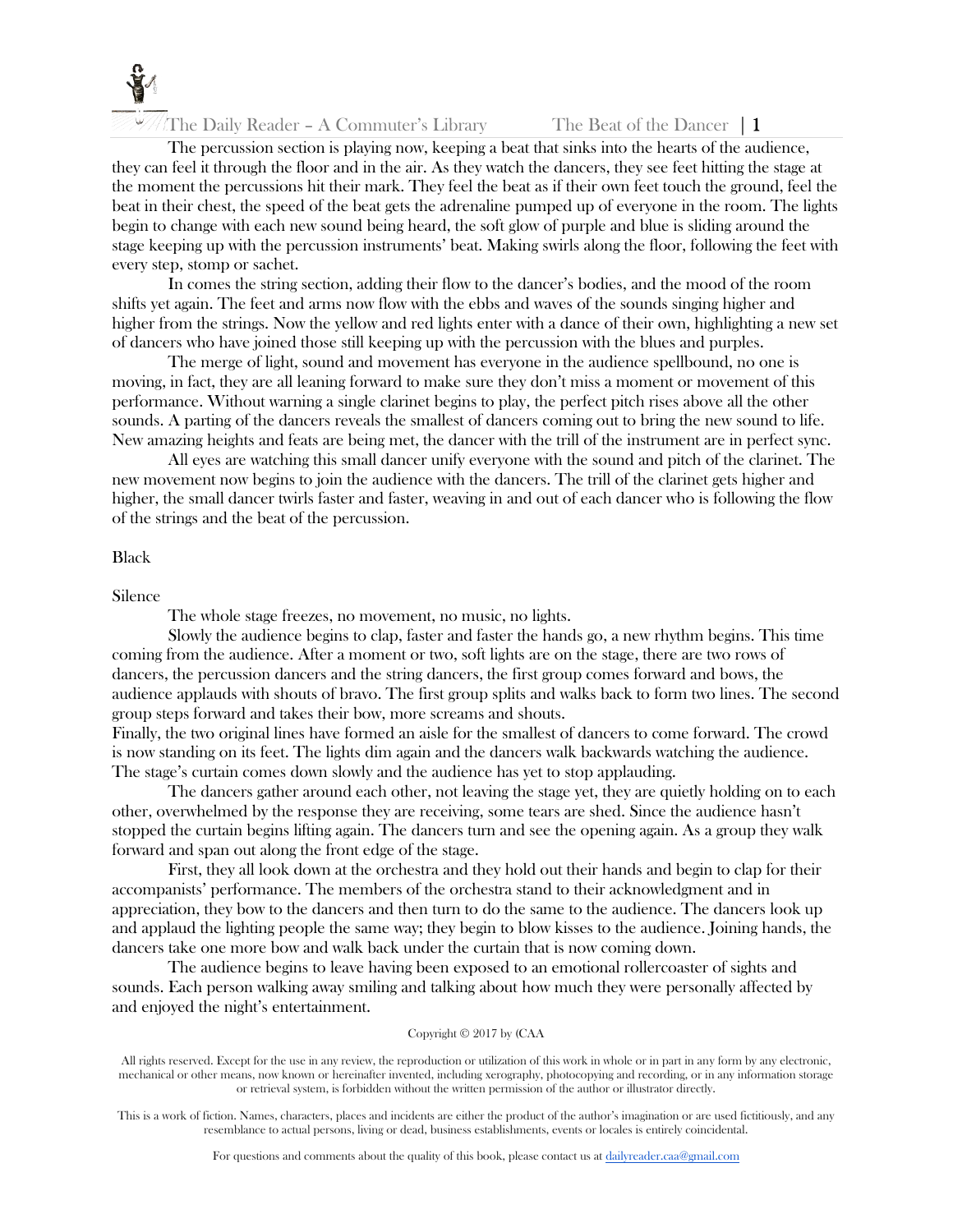$\sim$   $\sim$   $\sim$ 

Miri barely slept last night, still feeling high from the reaction to the performance at the Gregg's Theater. Nothing can bring her down today. The power of the orchestra pushed the dancers to their very best, the lighting people helped them find all their markers on the stage, everyone pulled together to make the performance into more of an experience than something to watch.

Miri assumes she is the only one who came home to an empty apartment last night. Most of the people hooked up with each other from the production before they left, a few are married and left with spouses. Miri chose to go on her own, she didn't need to celebrate with anyone; the audience gave her all she needed. When she finally did fall asleep last night, she slept knowing that she and the clarinet player gave the audience a performance of a lifetime and they, with their applause, gave her a blanket of appreciation to fall asleep under.

Today all the performers are required to show up at the theater to hear what the director and producer felt about the production. Whether or not the financial backers will let them continue. Miri does not think they will go on. Last night's audience was there because of a charity function performance. Each one of them paid top dollar for their seats and the charity received 60% of the earnings. They probably aren't the typical theater goer in which to judge by. Still, she knows she did her best and the audience showed her they enjoyed her performance.

All that aside though, she has never affected a group the way she did last night. As she was moving to the motion of her clarinet she found herself physically part of the sound coming out of the instrument. Her ears heard the sounds, they flowed through her veins and into her feet and all the way through to her fingertips. Her feet felt the beat and motion of the percussion sounds and moved accordingly. The producers and directors allowed the last dance to be somewhat of an improvisation. Most likely the cast could not redo last night's ending even if they tried. Close but definitely not exact.

Miri doesn't think it matters if they say there are no more performances, she has something in her back pocket that she is dying to get started with. She is small physically but she has shown them all that size doesn't make you a better dancer, that long legs don't make you capable of doing more. Miri sets herself in motion to get to the theater on time, she hates being late unlike some of the others who have egos larger than the doorway entrance and believe there really is a thing called fashionably late and that they are entitled to oblige by that. Which to them means, any time they show up is the right time, figuring people will wait for them. That they *are* that important.

 $\sim$   $\sim$   $\sim$ 

Miri walks into the theater and finds she is the first of the dancers to be here. Part of her is not surprised but the rest of her is very disappointed. She greets all the orchestra members that are there and the lighting crew. The clarinet player who worked closely with her runs up to her and gives her a big hug.

"Oh darlin you were wonderful last night. I can't believe you heard my every note. I watched the video with the orchestra this morning. We've been here since 7:00 this morning so we could see the whole performance. Oh, I'm so proud of you, you stole the show." He hugs her tightly and kisses the top of her head.

"What do you mean you saw it? I didn't know we were being recorded." She says.

"Really? No one told you? Oh darlin, we were all recorded last night, they highlighted the orchestra as well as the dancers, the whole thing. It's going to be shown on public television for their next fundraiser. They said they aren't even going to have to do any editing. The cameramen were blown away by you.

#### Copyright © 2017 by (CAA

All rights reserved. Except for the use in any review, the reproduction or utilization of this work in whole or in part in any form by any electronic, mechanical or other means, now known or hereinafter invented, including xerography, photocopying and recording, or in any information storage or retrieval system, is forbidden without the written permission of the author or illustrator directly.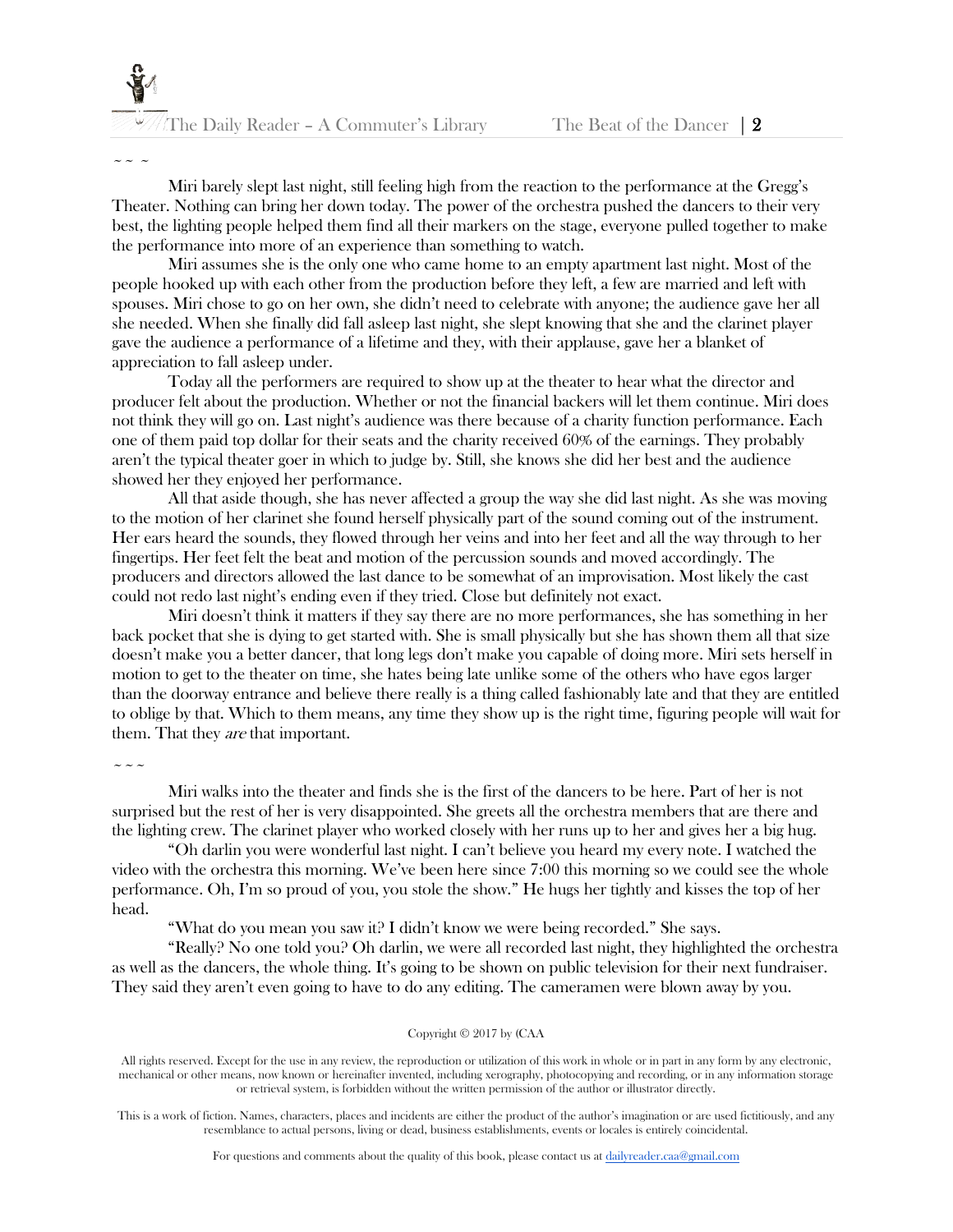

The Daily Reader – A Commuter's Library The Beat of the Dancer  $\vert 3 \rangle$ 

Everyone told me so. They think we must have practiced for hours and hours together privately." His words come out as excited as he can make them.

The orchestra director praised him last night and again this morning when they watched the video. "Come Miri, the orchestra director wants to talk to you." He takes her hand and brings her to orchestra's director.

"Miri! I only have one word, perfection. Down in the pit we don't always get a chance to see the performance going on, but watching the video this morning. Yeah, perfection is the best word I can come up with. Well done my dear, well done." He puts his hand out to shake hers.

Miri shakes his hand but is still in shock by the reaction of the orchestra. Surely the rest of the dancers deserve as much praise as she does. She and Maxwell walk back into the auditorium to see who has come in so far. Miri stops walking and stares at the seats in the audience. All she sees are orchestra players, lighting people, make-up people, stagehands, no dancers. Not one of them has bothered to show up yet.

"Maxwell, this is wrong. We were all told the time to show up. It's not very respectful to not be here." Her hand is on her heart. This looks very bad on the performers, she thinks to herself. As if they think they are too important to show up. She finds herself breathing heavy, but not in an excited way, in a fearful way.

Maxwell puts his hands on her shoulders and bends down a bit to look her in the eye. "Miri, my dear, you can't be hurt by their inaction. Come on, take a deep breath. That's a girl. Do it one more time. You ok?" he asks

"No, I don't mean to be hurt but yes, I am calmer we can go sit down now." She says softly not even trying to hide her hurt anymore.

As Miri and Maxwell get closer to the 'audience', the people there start clapping. Miri looks around to see what they are clapping about, she looks on stage and only sees the producer and director there. They are smiling at her too and joining in the clapping. Miri turns to Maxwell with a questioning look on her face.

Before he answers the producer begins to speak. "Miri, please come sit down among your fans." He says. Miri walks slowly and Maxwell pushes her lower back to the front of the audience chairs. All the while her head shaking no.

"Miri, we made this get together early in the morning because we knew you'd be the only one to show up. However, if anyone did show up we'd make them understand who the real star of the show was last night. The simple answer is you. Well, you and Maxwell here. After reviewing the video last night and this morning I think everyone here is in agreement that your match-up is like no other on stage right now. You allowed yourself to be free with the music while the others were clearly choreographed. When you see the video yourself, you will see the difference.

As the people around you already know, the theater did not pick us up as a permanent performance. They loved the work for the charity and said we helped raise a lot more money than they would have on their own. Happy people open wallets, they told me. Many gave extra money after seeing your performance.

But the good news is that the orchestra director and I would like you and Maxwell to work together again. In a production catered to both of you. There were two people here last night that offered to back this project up if I can make something happen. All you have to do is say yes and I'll make this new show happen." He looks down at her and she looks to Maxwell who smiles at her.

"This is not true." She whispers to him

"Yes, yes it is, my dear." He says smiling even bigger than before. He had no idea this was coming, his insides are going to explode right now. A private production featuring him? His dreams aren't even this good.

#### Copyright © 2017 by (CAA

All rights reserved. Except for the use in any review, the reproduction or utilization of this work in whole or in part in any form by any electronic, mechanical or other means, now known or hereinafter invented, including xerography, photocopying and recording, or in any information storage or retrieval system, is forbidden without the written permission of the author or illustrator directly.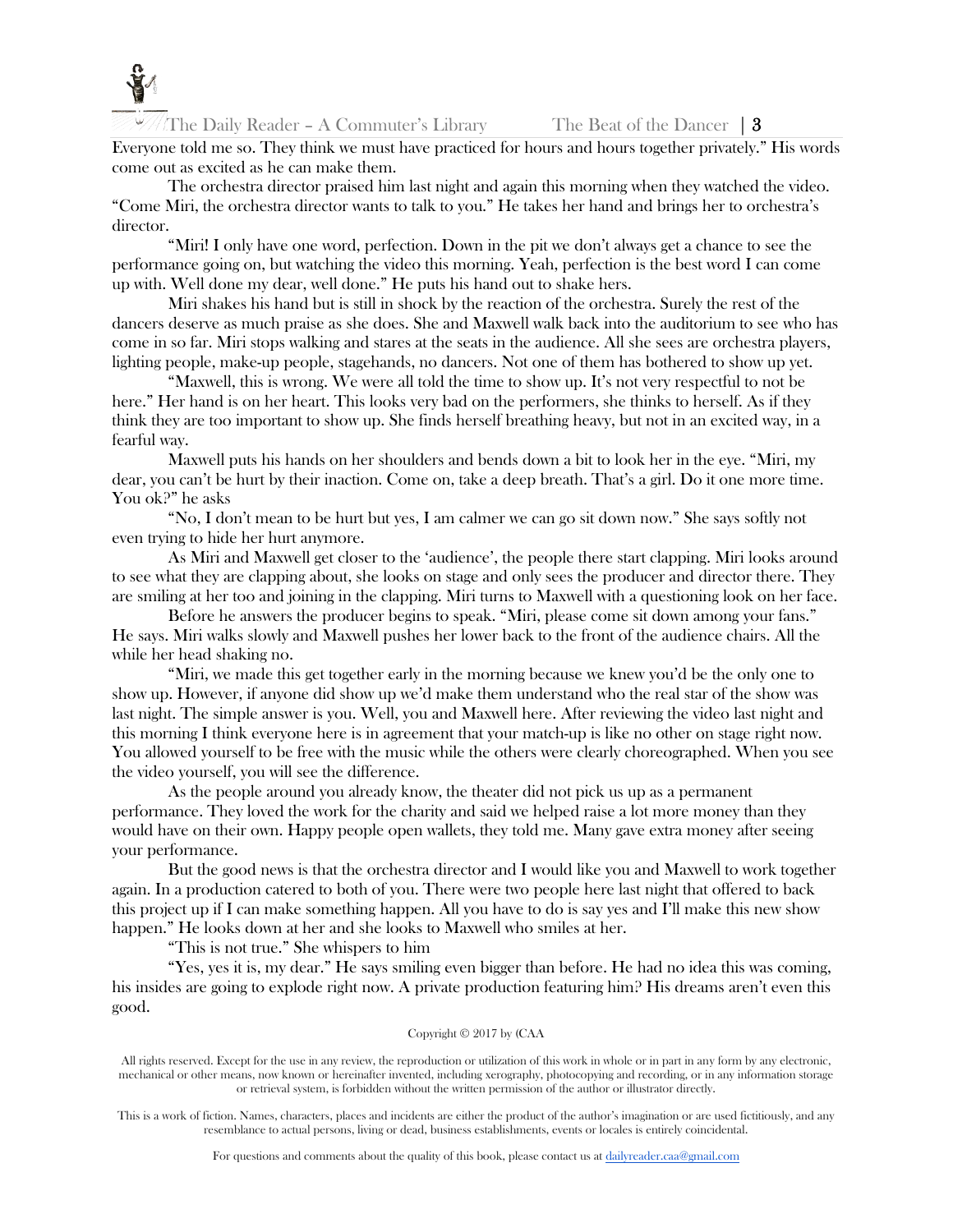

The Daily Reader – A Commuter's Library The Beat of the Dancer  $|4 \rangle$ 

She looks behind her at the orchestra's director. He befriended her the first day this production was being put together. "Miri, you are a musician's dream. You don't only hear the music, you feel the rhythms and when we all saw the video that is what we saw, the beat is inside you. The music only let you release your own beat. I speak for this whole orchestra when I say we'd love to be part of any production that features you." He smiles at her.

Miri looks around the room, she stands to see everyone around her. They are all smiling. The producer speaks again, "Miri. You've shown exemplary behavior throughout this whole production. Your promptness shows you care about your work, it is a shame so many others don't share your level of respect. You bring cheer each day and your inner love for your work, keeps us all trying to do our best for you. That's right. For you. So, what do you say my dear?" he asks.

Miri does not know what to do right now. Before she gets a chance to answer some of the other dancers mosey onto the stage laughing with each other as if nothing important is going on in front of them. Miri respects others and their talents, she does not understand why so many in this particular group don't respect anyone except themselves.

"You said it would be with Maxwell and this orchestra?" she asks.

"Yes, none other, I wouldn't have it any other way." The producer says.

Maxwell takes her hand in his and stares at her and smiles, "What do you say, partners?" he asks. Miri stands up to be at the same height as Maxwell is sitting, she leans over and hugs him. "I hope I don't disappoint anyone." She whispers to him.

Watching this exchange, the producer asks, "Is that a yes?"

Miri looks at him and nods her head, she has no words. More of the dancers have come in and assembled on the stage as if they own it. The producer turns to see them all looking as if they are still asleep. "Ladies and gentlemen there will be no more of this production. You can all go back to bed now." He says as disappointed as Miri was.

They start to grumble about having no reason to come in then, about getting their last paycheck, about needing a job and asking what else they can do for him. To him the sounds of graining voices crying out like small school children is quite a disappointment.

"I will be starting on my next production but it is already full. You're dismissed, your last check will come in the mail." He turns to leave the stage, but before he leaves he turns to see Miri looking sad and watching the other dancers, he catches her eye and smiles at her and nods before he leaves the stage.

Several orchestra players have already come up to Miri and congratulate her. "Hey what's with the attention to the little one?" One of the dancers asks. The others look over and see a crowd around her.

One of the string players looks over at the dancers on stage and say, "The only little dancers I see are on the ones on the stage." He tells them in disgust.

 $\sim$   $\sim$   $\sim$ 

Miri and Maxwell have been meeting each other every day at a dance studio. Sometimes one of the other players come and they jam for a while as she dances to whatever it is they are playing.

The orchestra's director sometimes shows up to these sessions as well the producer, they are trying to figure out where to go with this type of production. What kind of tempo do they want to keep up, how long do they want to make the show, how long will people sit and watch one dancer. These are the thoughts they need to figure out.

Miri stops in the middle of a session and looks at the producer, "Maybe we need to audition other dancers to see if they can follow the same kind of rhythm. I don't think I'm good enough to do a whole show myself. It is very daunting." She says shyly.

### Copyright © 2017 by (CAA

All rights reserved. Except for the use in any review, the reproduction or utilization of this work in whole or in part in any form by any electronic, mechanical or other means, now known or hereinafter invented, including xerography, photocopying and recording, or in any information storage or retrieval system, is forbidden without the written permission of the author or illustrator directly.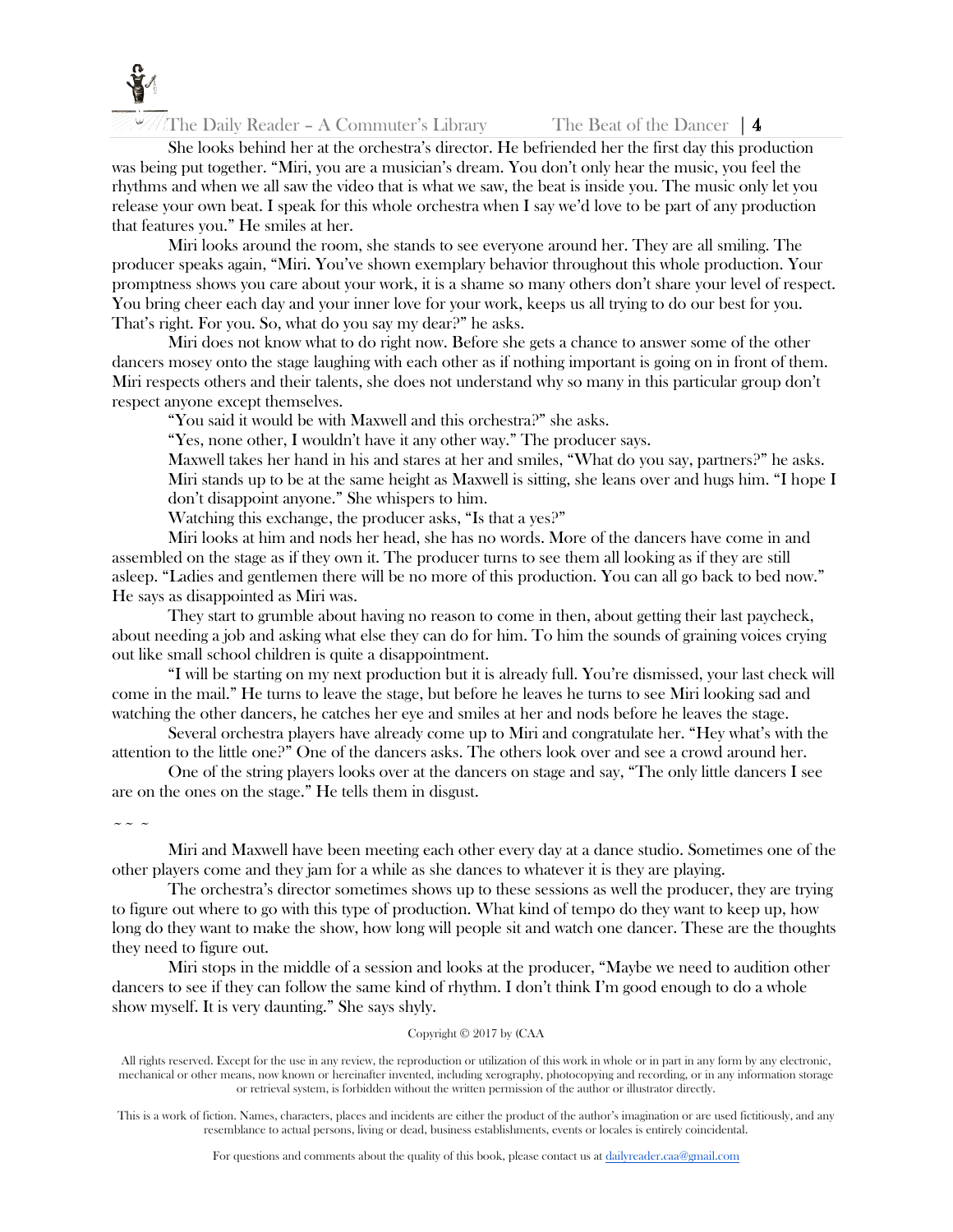

The Daily Reader – A Commuter's Library The Beat of the Dancer  $\vert 5 \rangle$ 

"I've been thinking about that. But where would we find the type of dancer you are? The kind that can show the sounds of the music by their movements? Miri a deaf person can watch that video and know the sounds that came out of the clarinet. Do you understand what I'm saying?" he asks.

"I can't be the only one sir. Maybe it would be best to ask dancers who aren't already professionals. The kind of dancer who is still willing to be taught how to think about dancing. Personally, I learned from my grandfather." She says.

"Your grandfather was a dancer?" he asks.

"No, he is a musician and told me that my body was my instrument in showing sound since I could not make any of my own on the instruments he tried to teach me." She smiles being able to quote her favorite person.

"A wise man, I'm sure. If he is still alive I'd love to speak with him." The producer says.

"Really?" she asks.

"Really." He says, thinking that any man who taught his own granddaughter to personify sound with her body is someone he'd like to meet.

Miri dials her grandfather and in a shaking voice she says, "Poppop? The producer of the production would like to speak with you." She pauses a minute and hands her phone to the producer.

He takes the phone and walks out of the room. Maxwell begins to play, the bongo player catches up and compliments his beat, the violinist picks up his instrument and adds his own touch to it, Miri closes her eyes and absorbs the sounds, she begins to move to express all that she is hearing with her body.

The producer walks in to see this happening. There are two men with him. Everyone continues to play as long as Miri continues to dance. A third man walks in and he begins to whistle. Miri knows that whistle, she turns to see her grandfather standing there smiling. She run into his arms.

"Maxwell, everyone, this is my Poppop." She says with pride.

"Mind if I take hold of that bongo?" he asks.

"Go ahead sir." The player steps aside.

"Ok Angel, let's show them what you're really made of. Maxwell?" he looks to Maxwell who holds up his clarinet ready to play "Beat first, high notes second then we can bring in the lower sounds." He looks to the violinist who nods.

The three musicians begin to play, Miri closes her eyes again and begins to move with her grandfather. He always knows exactly how to get her moving. He knows what her body responds to, every dancer has their own beat he always told her.

After a few minutes the producer begins to clap and so do the other two men. "I'm sold. Ok, Miri, you are right, we can't do this as a one woman show, but you will be our featured dancer. Mr. Harold here will be the one to help us find the dancers to work with you, ones who can dance the same way as you. I also like your idea of finding those who aren't set in their ways yet. This is going to work ladies and gentlemen, bigger than we originally thought. Much bigger. Ok, let's meet here in four days; that will give Mr. Harold time to get the word out about auditions.

Maxwell, bring your clarinet to the auditions, Mr. Harold will be here too and a couple other people. Miri, you bring yourself, that's enough to fill a room." He smiles at her.

 $\sim$   $\sim$   $\sim$ 

Miri and Maxwell have been spending a lot of time together these past four days. Maxwell has pulled in three of his favorite orchestra players to join them each day at the studio. They have been recording each session to help decide what to use and what not to later on.

#### Copyright © 2017 by (CAA

All rights reserved. Except for the use in any review, the reproduction or utilization of this work in whole or in part in any form by any electronic, mechanical or other means, now known or hereinafter invented, including xerography, photocopying and recording, or in any information storage or retrieval system, is forbidden without the written permission of the author or illustrator directly.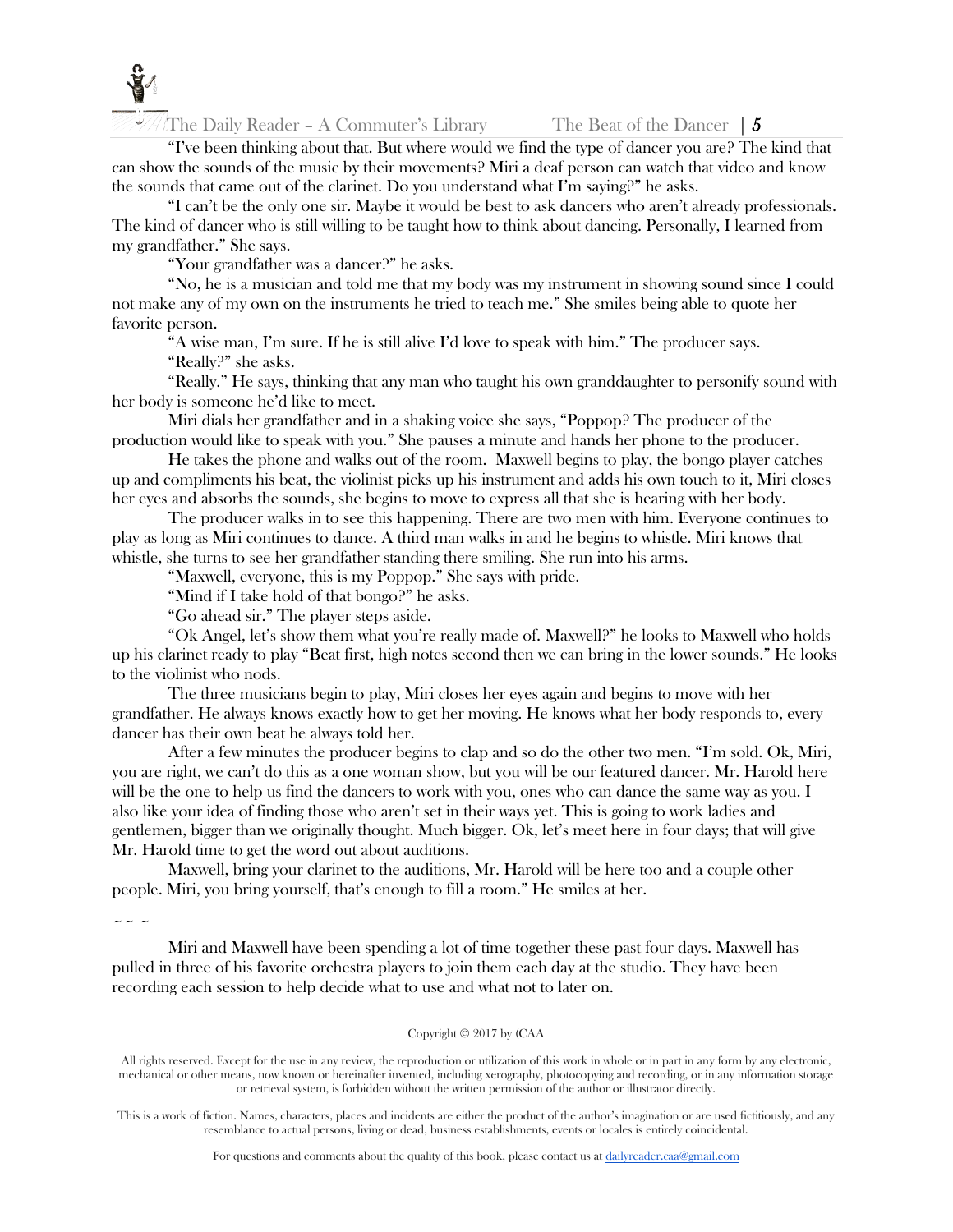

The Daily Reader – A Commuter's Library The Beat of the Dancer  $\vert 6 \vert$ 

Miri loves all the time she has been spending with Maxwell and the guys. Especially Maxwell, she has talked to her grandfather about him numerous times. He likes Maxwell too and says he thinks there is a reason why his playing is so in tuned to her. Miri blushed the first time he said that to her. Maxwell is older than her and a lot more successful. She doesn't think he will be romantically involved in her for more than a moment. He only likes the way they work together.

Maxwell watches Miri glide around the studio and his heart beats with every touchdown of her foot, every swing of her arm or twirl of her body. Every time she arches her back he wants to run and catch her and hold her into his arms. Poppop has already given him permission to approach her about dating but he is scared. Miri is, well, she is Miri. The other performers love her too, they all see the potential of this show and are very excited to be a part of it.

"Miri, let's go, the first set of dancers are here to audition. They've been watching from the other room and now understand what we are looking for. So, come sit next to your Poppop and we'll let the musicians do what they need to do to inspire the dancers." Mr. Harold says.

The first three dancers come in, the bongo starts to set a beat, only one dancer is moving, the violinist is playing now, giving a melody to the beat, still only one dancer is moving. When the clarinet begins to play the other two dancers join in with very disjointed, choreographed movements, probably something from a previous performance.

Both Miri and her grandfather shake their heads. Maxwell is the first to stop playing, he sees it too. Poppop dismisses two of the dancers, to the third he says, "I think you have your own beat my dear. Welcome aboard, please walk out through this door and there will be someone there to explain what is going to be going on and what you need to do."

"Thank you sir, thank you for believing in me." She says with tears forming in her eyes. Miri walks over to her to give her a hug, she understands what it means to be believed in.

This continues for the next couple of hours. When the final three dancers are finished, they have only found a total of six people to be part of this production. Only one of them being a man. The producer said he really wanted eight. Mr. Harold calls to tell him what he has, "We only have two more sets of three dancers coming tomorrow. How should we handle this?" he asks.

"If you can't find two more on the same level, then we will deal with six. The orchestra director has already come up with the first half of the score in which they will dance to. It involves many solos by various instruments, always beginning and ending with the clarinet and our little dancer.

Now, all of these dancers you've found, they, what is it you say? Use their body as their instrument?" the producer asks.

"At the end of the day, all of them, including Miri were in the studio, they were having a great time it barely looks like work when you watch them. I'm confident we will have a fantastic and unique production." Mr. Harold says.

"Good to hear, we have the theater to practice in, our backers told us last night. First day of production will be on Monday. See you all there." He says and hangs up.  $\sim$   $\sim$   $\sim$ 

Miri has never worked this hard in her life, it has been the most exhilarating four months of her life. Working with the orchestra director directly has been an experience most dancers don't get to have. The group of musicians that were picked out have really brought the music alive that the director has composed. It was decided that a full orchestra was not necessary for this type of production.

This is all new for everyone involved, musicians, dancers, lighting, stage crew, everyone has been given freedoms that they have never been given before. Opening night is in three days and they are already sold out for the first month.

### Copyright © 2017 by (CAA

All rights reserved. Except for the use in any review, the reproduction or utilization of this work in whole or in part in any form by any electronic, mechanical or other means, now known or hereinafter invented, including xerography, photocopying and recording, or in any information storage or retrieval system, is forbidden without the written permission of the author or illustrator directly.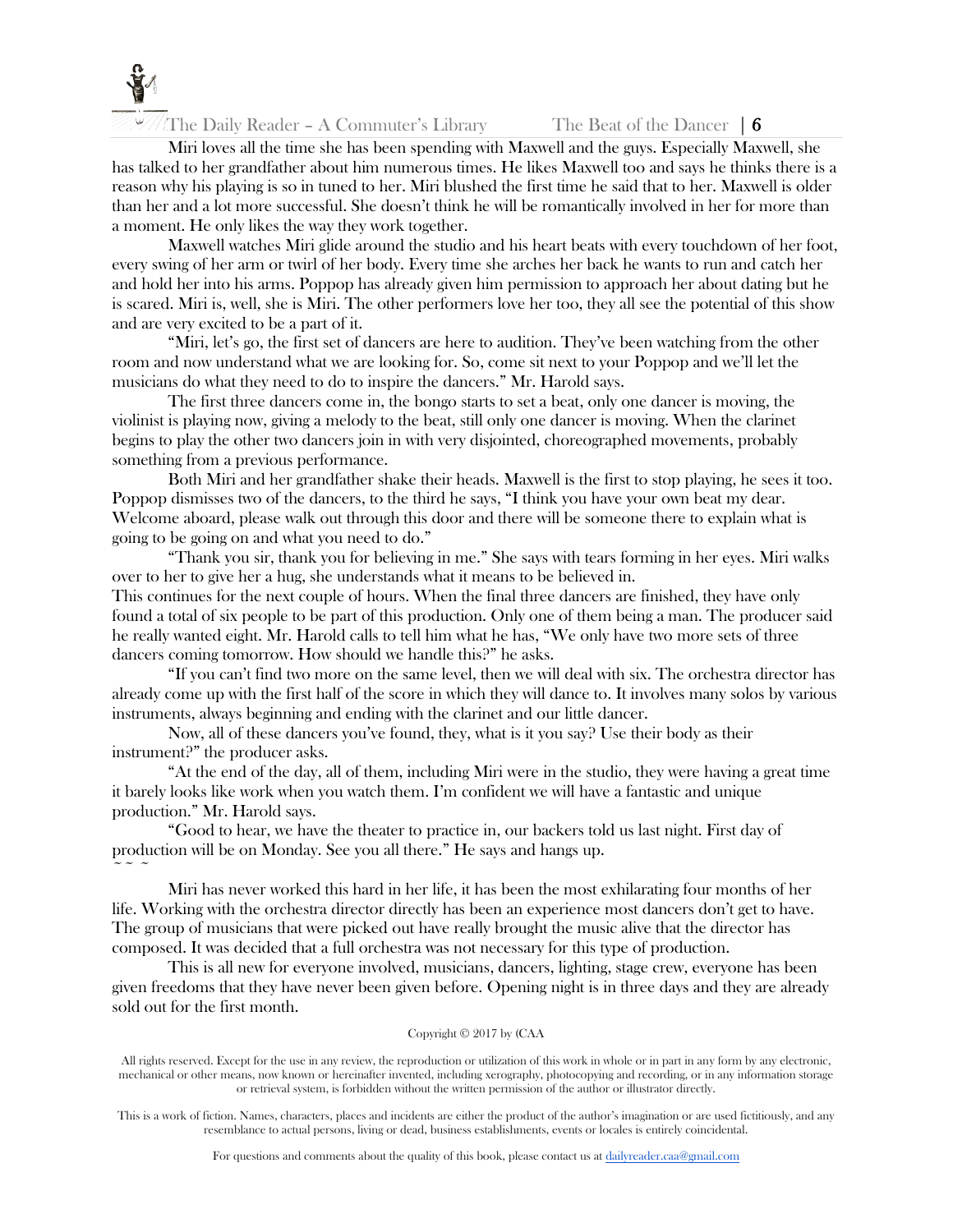

The Daily Reader – A Commuter's Library The Beat of the Dancer  $\vert 7 \vert$ 

"Maxwell, would you like to come over for dinner tonight?" Miri asks

"Um, sure Miri, you want me to bring take out?" he asks.

"No, I'd rather cook if that is alright with you." She says.

"I'd love to." Maxwell has been so preoccupied with learning the new music and practicing with Miri that he hasn't had time to stop and think about her as anything more than the visual to his sound.

The rest of the afternoon is going to take forever, now that he knows what he will be doing afterwards. About damn time, he thinks to himself. He looks at Miri and watches her, watches how she helps guide all the dancers into a euphoric state of dance. Sometimes it takes all his concentration to keep playing because he is caught breathless watching them, watching her.

This is the first production he has ever been involved with where the musicians are on stage with the dancers. Everyone is part of this show and each and every person has been given the utmost respect by the director as well as the producer.

"That's a wrap ladies and gentlemen! Even though opening night is close, I want everyone to take tomorrow off. We all need a breathing day. The intensity of this production is going to carry us for a long time. I hope we can all keep it up. As a music director I've never felt so exhausted. Here is to us!" he lifts an imaginary cup to toast everyone around him.

Everyone applauds and then they gather their belongings and begin to leave. Maxwell walks over to Miri, "Ready to go?" he asks as he offers her his arm.

She willingly takes his arm and they walk out of the theater together, making a clear statement to everyone around. Moments later her phone buzzes, *'hey baby, its Poppop, in case you're wondering, he has* already asked my permission, I like him, see where this goes.  $\mathcal{O}'$ 

Miri smiles and looks up at Maxwell. "You asked Poppop if you could go out with me?"

Maxwell looks at her and grins, "A long time ago, I haven't built up enough courage to ask you though, thank you for taking the first step." He pauses, "Do we need to get any groceries?" he asks.

"No, I told you, I have food in my place, I prefer to cook myself. Are you allergic to anything?" she asks.

"No, I'm known in my family as the human garbage disposal." He says with a bit of a blush.

"Good to know, I was planning on making pesto chicken. I'm sure you'll survive." Miri laughs.

The two of them walk the rest of the way talking easily and laughing. "Here we are." She says in front of her apartment. Maxwell follows her up the steps to her apartment in silence. He is not sure what to do with himself right now.

### $\sim$   $\sim$   $\sim$

"Morning Miri, thank you again for the wonderful dinner and the great company last night. I had a great time." Maxwell says

"Maxwell, you thanked me last night, three times. I didn't do much, I made a simple dinner and we sat and played board games and laughed at each other." She smiles on the phone.

"What are you going to do with your day off today?" he asks.

"I was going to go visit the cemetery to my grandmother and my father. I want to tell them about the show, then I thought I'd take care of the apartment, clean it up a bit, take a long shower and sleep, lots and lots of sleep." She laughs.

"Do you think you can squeeze a lunch in with me? I'd like to bring you over to the best Italian place in the state." He smiles knowing his mom has been asking to meet her for weeks now.

"Sounds perfect. I'll meet you downstairs around 1:00." She says and hangs up quickly.

#### Copyright © 2017 by (CAA

All rights reserved. Except for the use in any review, the reproduction or utilization of this work in whole or in part in any form by any electronic, mechanical or other means, now known or hereinafter invented, including xerography, photocopying and recording, or in any information storage or retrieval system, is forbidden without the written permission of the author or illustrator directly.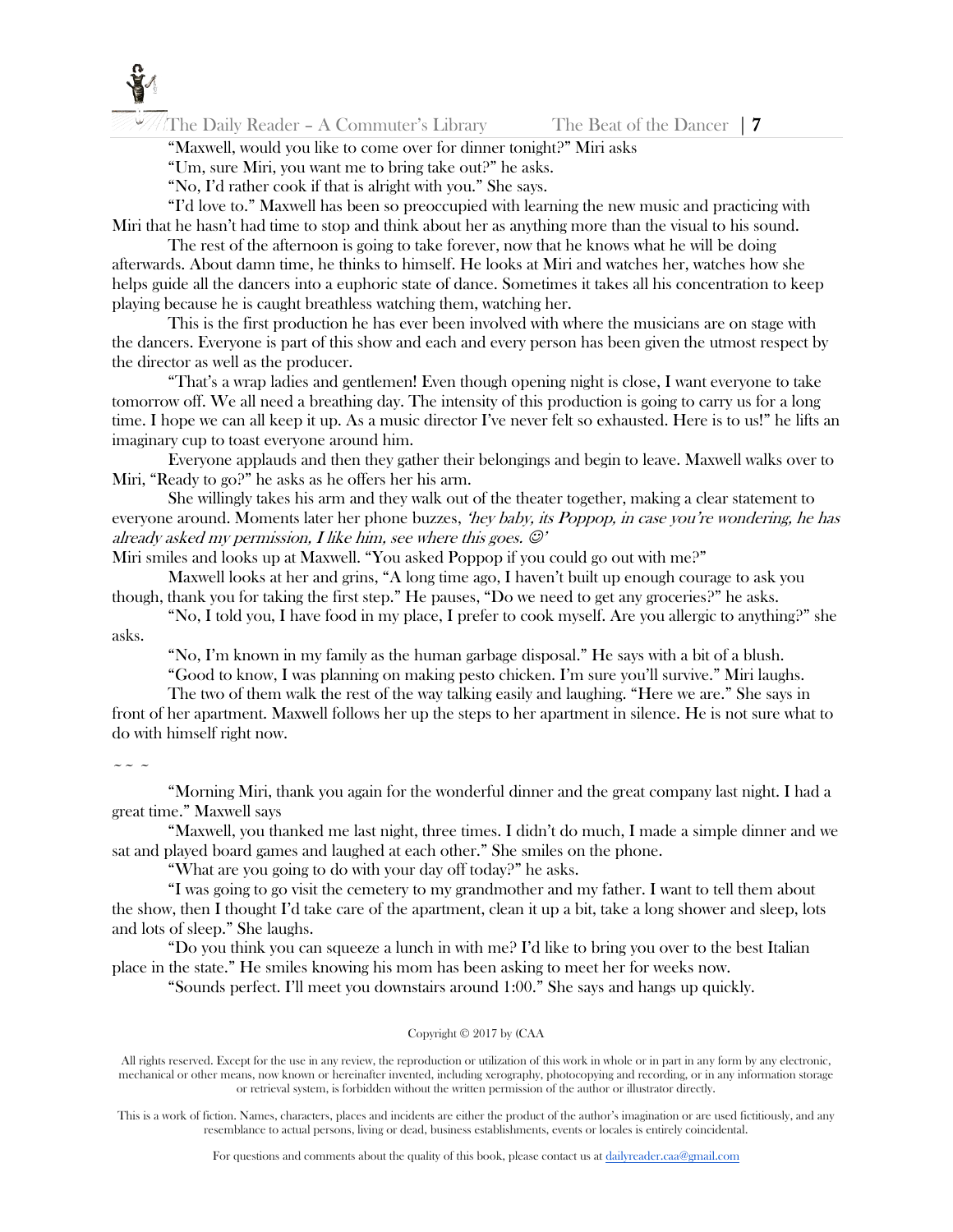

The Daily Reader – A Commuter's Library The Beat of the Dancer  $\vert 8 \rangle$ 

"Oh Daddy, what do I do now? If this doesn't work out we have to work together for the next couple of months at least." She sits down, wondering what she is getting herself into.

### $\sim$   $\sim$   $\sim$

Miri has had no time to rest in the past few months, performances take a lot out of you when you do them every night, six days a week. As much as she loves the idea of this particular production, she is losing her love of performing. She has no life, she wakes up and does her stretching so she can get to work, at work they have a couple hours of rehearsals and then there is the performance. The only breaks they have are for eating and those aren't even very long.

Yesterday, after a particularly hard week, she said something to the producer by accident. He did not seem surprised at what she said. She is very anxious now to go into work to see what will happen with what she said. Will he replace her permanently? More importantly, will she care? Miri goes through her usual morning routine and heads over to the theater. Her heart is really not into this today and she does not know how she will pull off the performance tonight if she can't feel the music, people will be able to tell, she is positive they will.

Miri decides to walk this morning, maybe the rhythm of the city will help her get back into the groove. She does not turn on her own music to listen to either. Only the sounds around her. As Miri passes a construction site, she stops to listen to the rhythm of the machines. Bong, shriek, bong, shriek, bong, bong, bong, creeeeeeeak. Now she walks a few steps more and listens; ping, ping, ping, chug, ping, ping, ping, chug, chug, ping, ping, ping, chug clash! Now she walks back over to the first group of sounds, her eyes are closed, her body feeling the sounds. Miri begins to feel the sounds, they are penetrating her as any traditional instrument would. The harder sounds are hitting her in the chest the smoother ones are rolling down her legs to her feet and they're beginning to move. Miri has yet to open her eyes, she is standing there and letting the natural sounds get inside of her. She does not need a traditional instrument to get her moving, she needs the simplicity of a natural rhythm. Miri's arms have begun to move and before she is even aware, Miri is moving to all of the rhythms of the construction site.

The men and women working there have noticed her and are watching the performance. A couple of them are even recording it. In the recess of her mind, Miri begins to hear the familiar sound of a clarinet. It could be a whistle at the site, but that makes no sense. Without wanting to stop, Miri takes her surroundings in and continues to dance. At one point the shrill of the clarinet brings the dance to a halt. There are many people clapping around Miri. She turns to face the clapping and sees that most of them are the workers of the site. Miri waves and smiles at them. One man approaches her, "You are the dancer from the Gregg Theater aren't you?" he asks.

"Yes, yes I am." Miri says shyly.

"I have my program here with me in my pocket, would you sign it?" he asks.

"I'd love to." Miri says much more cheerfully than she spoke to herself earlier this morning.

"And you sir? Can I get yours too?" he says over Miri's shoulder.

Miri turns around and sees Maxwell holding on to his clarinet, he holds it up like he is toasting her with a wine glass. "I came to pick you up but your neighbor said you left already, this is the natural way to walk to the theater. Are you mad?" he asks.

Miri watches as Maxwell signs the man's program. "Here you go sir." He says.

"I hope I didn't bother you all this morning." Miri says to the construction worker.

"On the contrary, I think you gave new meaning to the sounds we take for granted. We hear them so often we forget that they are rhythmic, thank you. Everyone is sharing their videos. I hope you don't mind." He says.

#### Copyright © 2017 by (CAA

All rights reserved. Except for the use in any review, the reproduction or utilization of this work in whole or in part in any form by any electronic, mechanical or other means, now known or hereinafter invented, including xerography, photocopying and recording, or in any information storage or retrieval system, is forbidden without the written permission of the author or illustrator directly.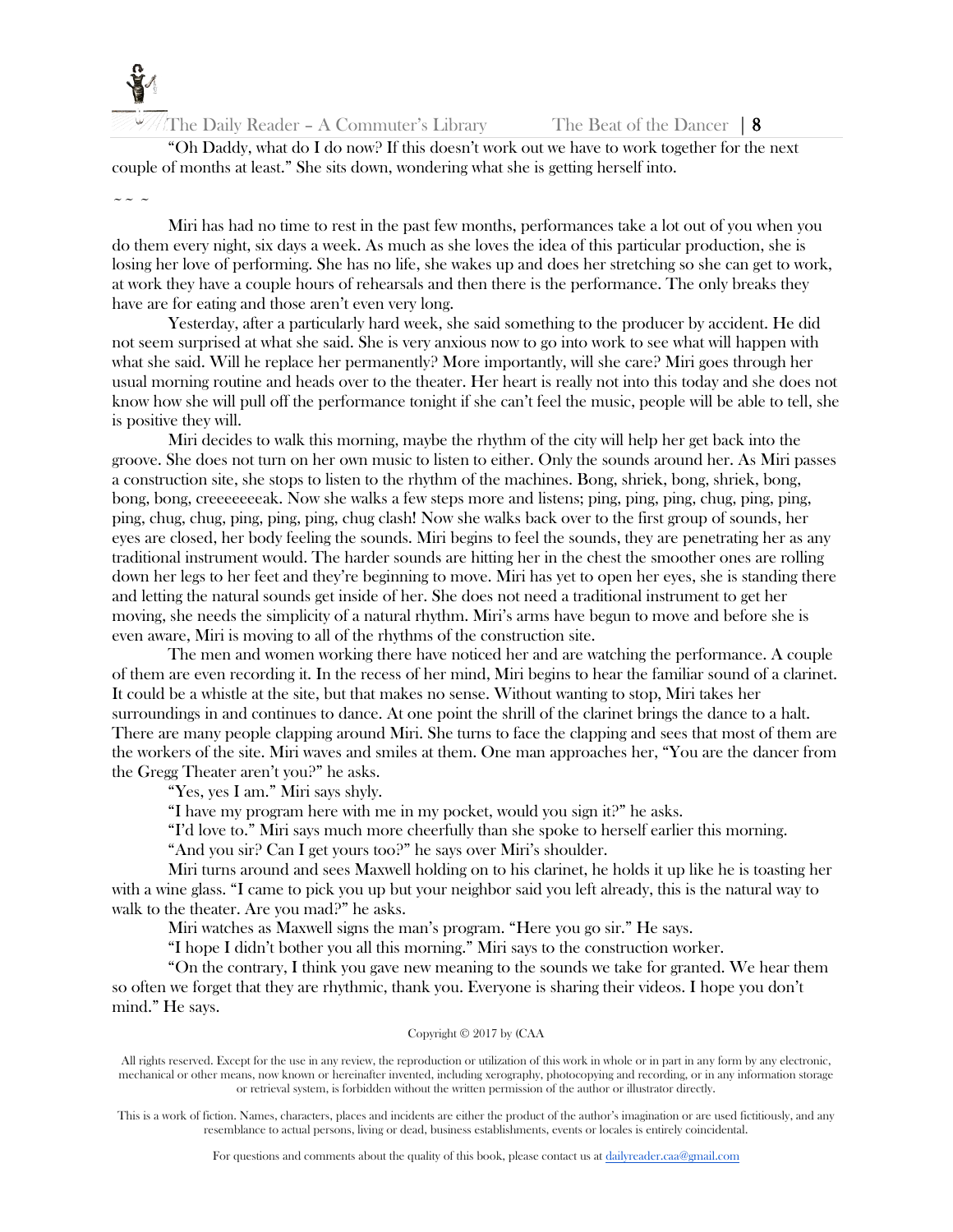

The Daily Reader – A Commuter's Library The Beat of the Dancer  $\vert 9 \rangle$ 

"I dance for myself mostly, but when others appreciate what they see and enjoy, well, that's a real treat to me. Enjoy." Miri leans over to him and kisses his cheek. She turns and slides her hand inside Maxwell's arm. "Ready?" she says happily feeling as if she has found what she needed in order to carry on with her day.

Maxwell takes Miri's hand and covers it with his other hand. "Feeling the rhythm this morning Miri?" he asks.

"Actually I was feeling nothing when I woke, I used the sounds of the city to wake me up this morning. Maxwell, can I tell you a secret?" she asks.

"Sure. Everything ok?" he asks.

"I made the mistake of talking out loud yesterday after practice, the producer heard me." She pauses and takes a deep breath. "I said I was no longer feeling this. I said I think the production has reached peak. I love to dance Maxwell, but being forced to do this kind of grueling schedule and work, well I'm losing my love of the rhythms you produce so beautifully. So, this morning I went looking for it. Poppop told me that if I ever forget how to feel it, I should stop. I couldn't be happier being part of this production, but what do I do now?" she asks as she stops walking.

Maxwell turns to her, "You do what you need to do. If you need to give notice today, then do so. Things like this happen all the time. Not everyone stays throughout a production." Maxwell watches as Miri's face goes from her happy self to very concerned. "How about you call Poppop after rehearsal today and see what advice he will give you." Maxwell says softly.

"I want to do this on my own. Come, we're going to be late." She says in a voice that comes out a bit short. Miri thinks on his words, she doesn't want to call her grandfather, she wants to be on her own. She is not a baby. She wants to be an adult. She'd love to be in a relationship too but after her one dinner with Maxwell, they became so busy with the production that he either forgot about her, or decided that she was too young and too new to this business to get involved with.

He always lets her slide her arm into his, it's nice to walk with him, but lately, well actually for a long time, Miri has felt this is a one-sided relationship. She likes Maxwell, he understands her, most of the time anyway. How can you care about someone and tell her to leave so easily? Miri sighs and continues to walk along to the theater with Maxwell.

 $\sim$   $\sim$   $\sim$ 

Rehearsal is over and Maxwell can't find Miri anywhere. "Has anyone seen Miri?" he asks the stage full of people.

"She left with her Poppop about ten minutes ago Maxwell. Didn't you know?" a dancer asks curiously.

He nods his head indicating that he now remembers this information so they don't think he doesn't know. On his way out of the theater, Maxwell passes the producer "Maxwell, can I speak to you?"

Maxwell turns to the producer, "Something up?" he asks.

"I've spoken to our original backers as well as the director. It seems we may have to shut down." He says.

"Shut down?" he asks.

"In the beginning, our theater sales were amazing, but it has tapered down and we are worried that we would end up going out because of bad sales. It is better to go out on top. Our thought process is; to advertise that the show is closing in two weeks, people will run to see the final episodes, this always work. We go out on top and the video sales go through the roof. I wanted to let you know first since you were one of the reasons this whole production started to begin with." He says.

### Copyright © 2017 by (CAA

All rights reserved. Except for the use in any review, the reproduction or utilization of this work in whole or in part in any form by any electronic, mechanical or other means, now known or hereinafter invented, including xerography, photocopying and recording, or in any information storage or retrieval system, is forbidden without the written permission of the author or illustrator directly.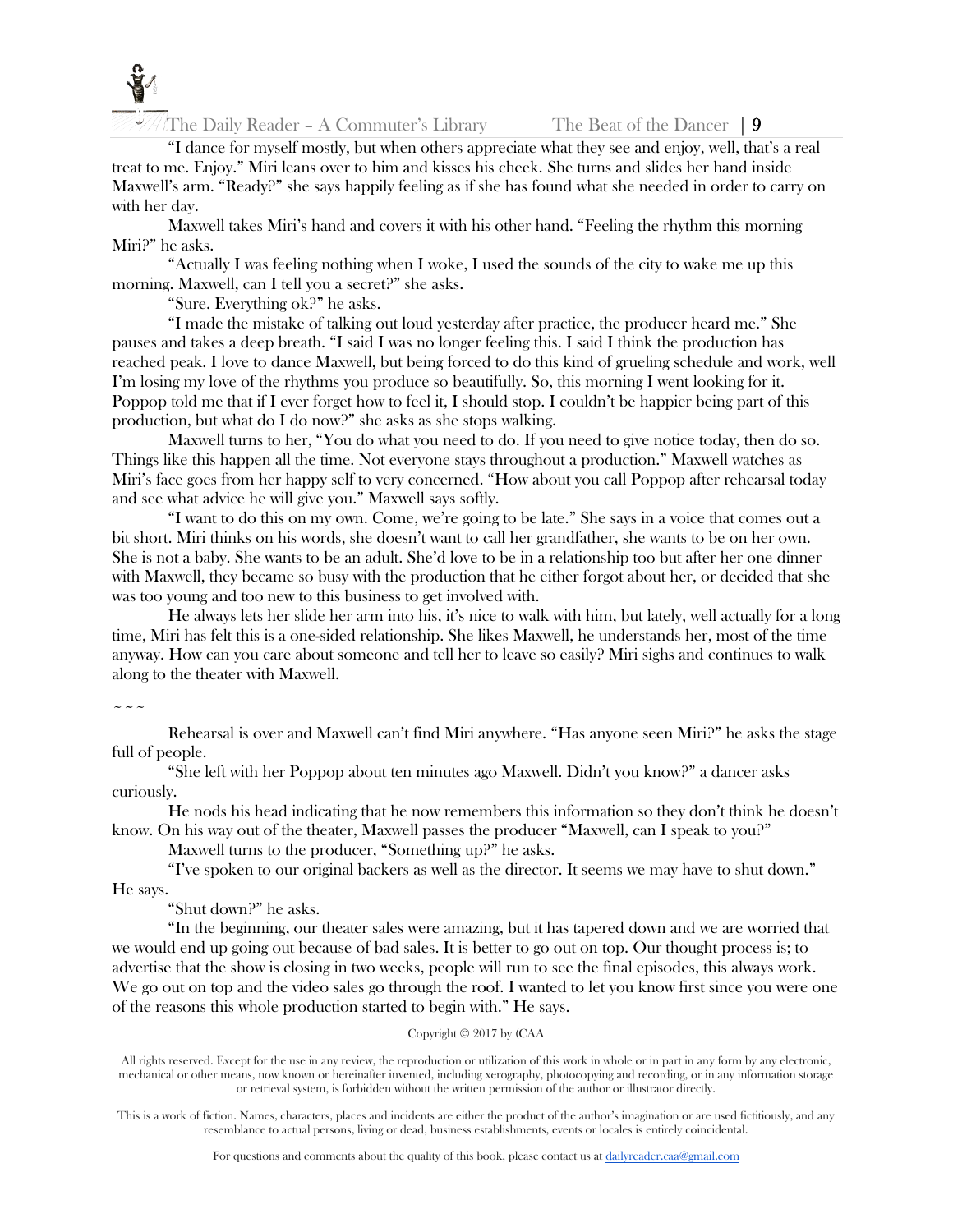

## "Have you told Miri?" Maxwell asks.

"We had a long talk in between rehearsals. Personal question?" he asks.

"Um, sure." Maxwell answers.

"Are you actually dating Miri or simply using her as arm candy. Because I can tell you right now that there will be an entire orchestra who will beat you senseless if you harm her, forget about her grandfather." He says.

Maxwell takes a step back in shock. Outside of that one dinner, they haven't dated at all. Not that it's any business of theirs. He has picked her up from rehearsals and even walked her home many nights, but their conversations have stayed to the production. With the production ending, he will have to rethink if they are friends or if they want to be more.

"Sir, I respect you as a producer and you have done an amazing job with this production, but contrary to popular belief, I don't hold the same familiarity as others do. I like to keep my personal life, personal. What I will say though is that hurting Miri has never crossed my mind." With that he walks out of the theater.

 $\sim\sim\sim$ 

"Poppop, are you ok with the closing of the production? I mean this has brought you back to working on the thing you love most and given you a nice paycheck you weren't expecting." Miri asks.

"Miri dear, I'm fine. Like you said, I wasn't expecting this money, feels like a retired man's lottery actually. And besides I've been able to see you almost every day for the past few months. You're my girl Miri, we're connected." He says.

"Poppop, you've given me my life. You taught me how to live in a world full of rhythm. If it wasn't for you I'd never find my inner beat. But Poppop, I don't think I want to get paid for this anymore. I want to dance for fun. Like I did at the construction site. I told you about that right?" Miri says.

"Ok Miri, what else do you like to do? Do you want to go to school? Because if you do, I'll be happy to support you in that. You know your father always wanted you to go to college. He used to say you belonged doing math like your grandmother. It was me who told him that your creativity isn't in numbers." He looks at her sincerely. "I stilted that college opportunity. I'm sorry honey." He says with his hands wrapped around hers.

"No, I think I needed to find this part of me. If I never found this I'll bet I would have gone on to something else and I would have wondered what was wrong all the time. But now I know myself, I know what is inside of me and I am still not quite 30 which means Poppop that I have my whole life to do something else and if I ever need an outlet for my restlessness, I'll know what to do. You gave me that, I'll be forever grateful.

How about we go for an early dinner then we go sit in the park and watch people behave badly?" Miri smiles at her grandfather.

"Best offer I've had in weeks." the two of them continue to walk along the avenue laughing and leaning into each other.

 $\sim$   $\sim$   $\sim$ 

Maxwell sits on the park bench and thinks. Many months ago, he was completely smitten by Miri. Or was he? Was he enchanted by her talents only? The way she responds to his music? Is she as beautiful in person as she is in his own mind? What does he want from her, is there an us? So many questions running through his mind. He sits with his head down in his hands, pushing his elbows further into his knees.

#### Copyright © 2017 by (CAA

All rights reserved. Except for the use in any review, the reproduction or utilization of this work in whole or in part in any form by any electronic, mechanical or other means, now known or hereinafter invented, including xerography, photocopying and recording, or in any information storage or retrieval system, is forbidden without the written permission of the author or illustrator directly.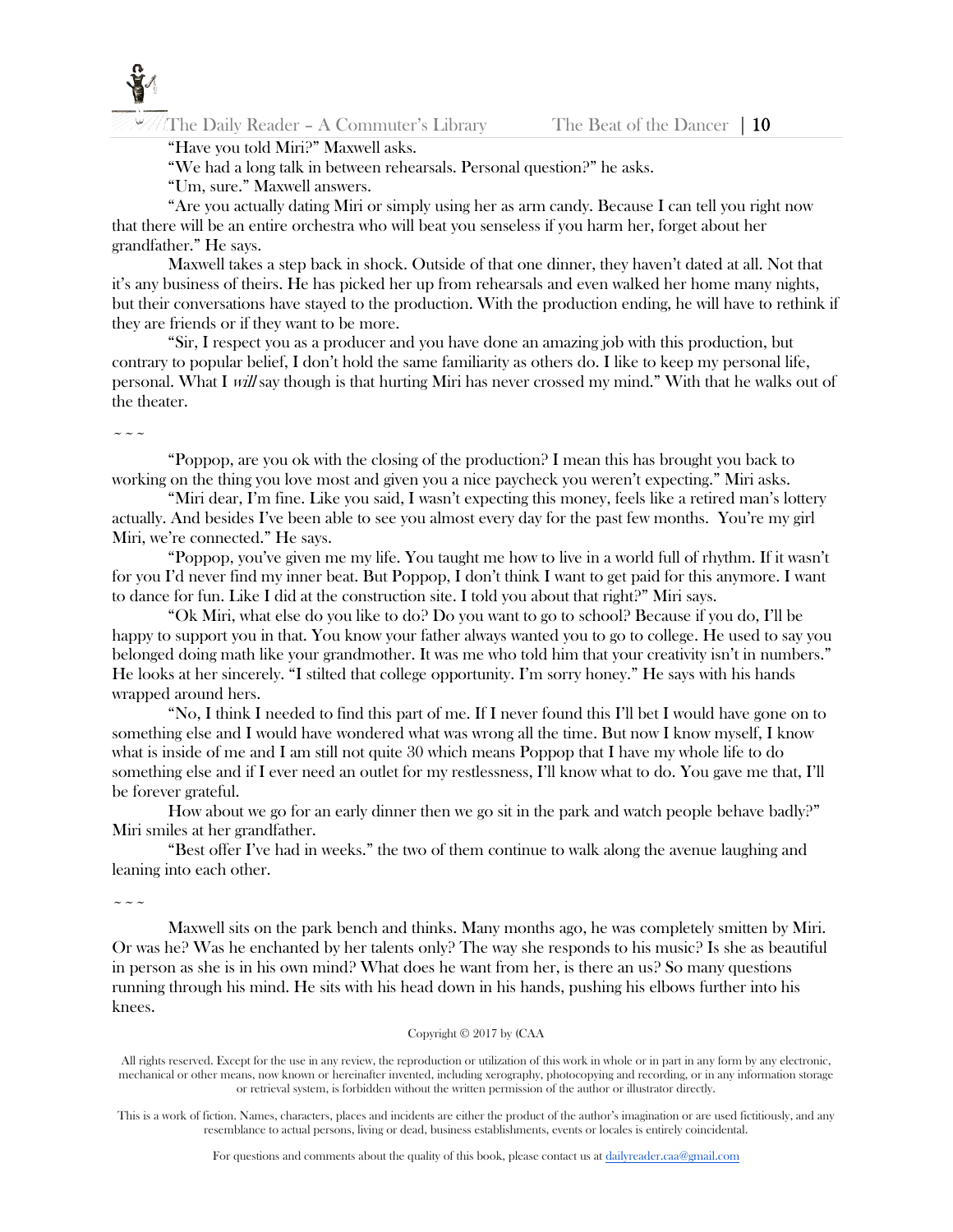The Daily Reader – A Commuter's Library The Beat of the Dancer  $\vert 11 \vert$ 

"You're a damn fool Maxwell. A damned fool." He whispers to himself.

Maxwell continues to stew on all of his thoughts, he has no idea how much time has passed until his phone begins to ring. He fumbles it out of his pocket, "yes?" he asks sounding groggy.

"Maxwell?" Miri asks softly.

"Yes Miri." He says feeling tears rising into his eyes at the sound of her voice.

"Um, well, the thing is, the performance begins in ten minutes. Are you ok? Where are you?" she asks.

Maxwell looks down at his watch. He has spent the better part of three hours sitting here on the bench if it is almost performance time. He sits up to see where he is, then he exhales. "I'm in the park. I'll be there soon." And he hangs up before any questions could be asked. Maxwell runs at top speed the few blocks to make the performance on time.

He rushes into the dressing area and changes, grabs his instrument and finds his place on stage with only moments to spare. Miri looks at him from across the stage. She knows something is wrong, she will ask him later.

When it comes to his solo with Miri, the improv part, Maxwell finds himself playing a rather solemn melody. As he sees Miri dancing, the look in her eyes, he sees a look of worry, she smiles at him. Not at the audience or anyone else, only at him. His melody picks up and the percussion follow suit. The notes of his clarinet begin to speak the words to her that he has been afraid to speak all of these months together.

He loves this woman before him, really does. He wants to know all about her. He continues to play, now beginning a happier rhythm, rolling into a softer rhythm, then he slides towards sensual, he feels it, Miri feels it, the audience feels it. Everyone on stage does as well.

Without notice, everything goes black, sound and lights all at once. Performance over. Miri finds herself panting like she never did before. Her hand is on her own heart, she is staring at Maxwell still, in the darkness of the stage, she knows he is staring at her too. In the still of the darkness, Maxwell gets up from his seat and crosses the stage quietly to where she is standing, with little or no regard for where they are, he bends down and pulls her in for a very intense kiss. Neither of them notice the curtain rising until they hear the applause from the audience. He looks down at her and whispers, "My thoughts exactly." Miri smiles at him, takes his hand and they walk to the front of the stage to bow, she turns back to call all of her fellow dancers to join them in a group bow.

The orchestra players join in a line behind them. The crowd has not stopped clapping. This feels as if they have started all over again. The response from the crowd keeps going on. With a signal from the sidelines, everyone begins to walk backwards waving to the audience. The curtain comes down and all the dancers run to Miri to give her hugs and kisses.

"Miri, that was the best one yet." One says.

"I want to grow to be like that. You inspire me." Another one says.

"I hope that kiss felt as good as it looked." Said a third with a smirk.

The orchestra is attending to Maxwell in the same way. One of the stagehands comes to the crowd on stage and says, "Producer wants to speak to everyone, please change and meet him back on stage in five minutes."

Everyone looks from one to the other not knowing what is going on. People scatter to the dressing areas and change quickly. They all meet back on the stage and sit down waiting for the director.

"Ah good, you're all here. Hell of a performance tonight. Without you knowing what was going on, you all seemed to pull out your A game tonight, I for one appreciate that fact greatly.

#### Copyright © 2017 by (CAA

All rights reserved. Except for the use in any review, the reproduction or utilization of this work in whole or in part in any form by any electronic, mechanical or other means, now known or hereinafter invented, including xerography, photocopying and recording, or in any information storage or retrieval system, is forbidden without the written permission of the author or illustrator directly.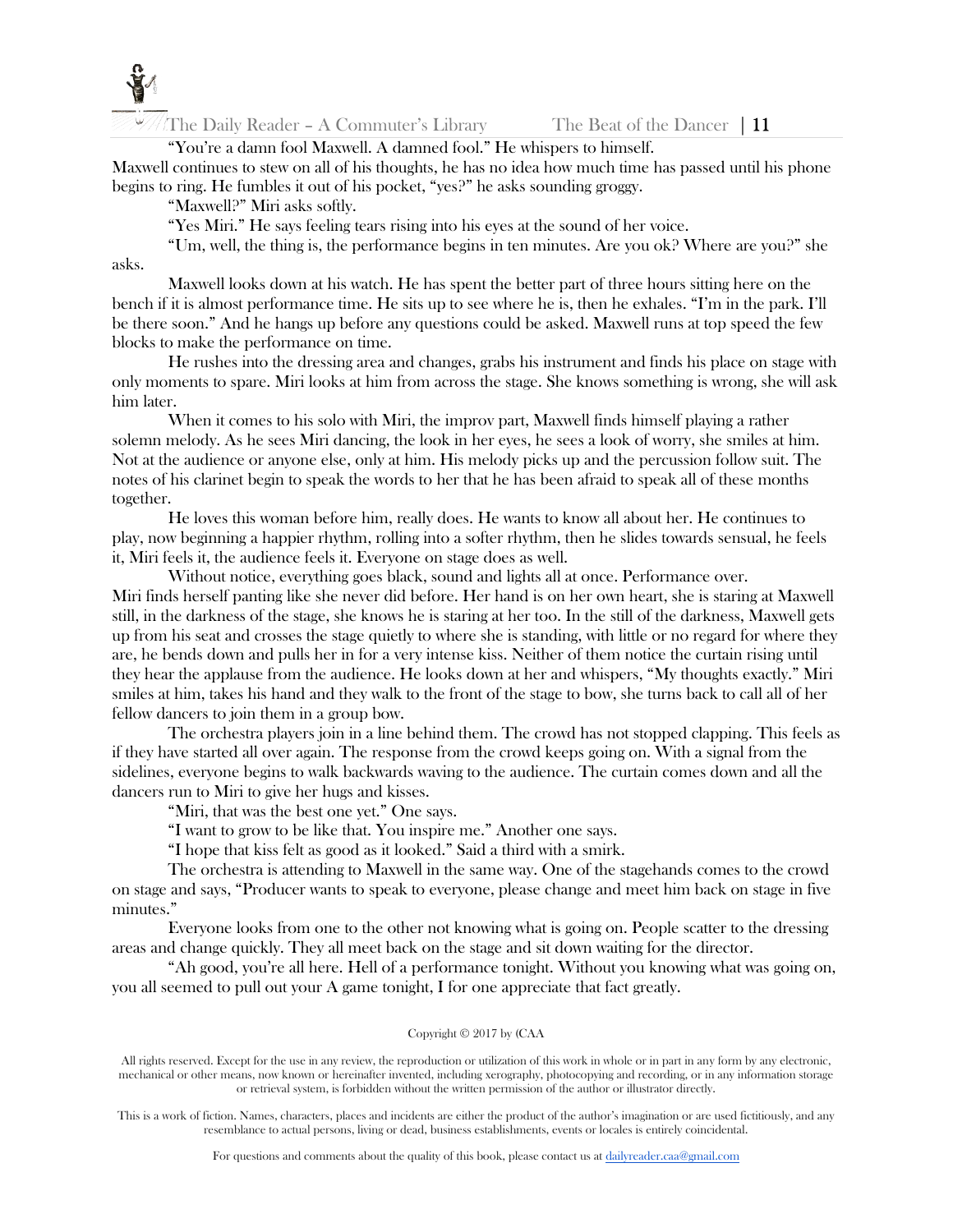

The Daily Reader – A Commuter's Library The Beat of the Dancer  $\|$  12

We were approached three weeks ago by an independent movie maker who saw an early performance and wanted to film our performance, edit where necessary, and produce it for sale all around the world. The air in the theater tonight could not have been more contagious. Sweeny you did a phenomenal job on strings tonight and Carny? Those drums never sounded better. Really, everyone pulled out all the stops. I don't know how you knew what to do but you did. I won't even comment on Miri and Maxwell's performance." He pauses as everyone laughs. Maxwell squeezes Miri's hand in his a little bit more, his heart and body parts still feeling the effects of that kiss.

"That kiss is now immortalized in film. I don't think you could reproduce something like that if you tried. But no worries, we all felt it. In fact, I heard more than one patron comment that your whole performance felt like you let them in on an intimate part of your life. Others said they have never before been affected like this by a dance number.

Then when I started asking about people's opinions, everyone had a different favorite part. Christian, your early number received high marks from many patrons. All those spins in the air grabbed them, good for you. Overall probably our best night so far. But don't feel any pressure, I know it won't be like this again. Nights like tonight only come out once and we were lucky enough to capture everything on tape.

The movie maker says he plans on entering our show in many of the competitions he knows worldwide. Don't worry, I gave him all of your names and told him nothing is done without every one of you listed and that each and every one of you receives equal royalties. I had my lawyer look over the agreement many times to make sure this would happen for your benefit. I'm sorry I did all of this without telling you but it was so last minute by the time all the papers were gone through." He stops again to look for reactions.

"Sir, can we get a copy? I mean, I'll buy one myself actually. I know my family would love to see tonight's performance. After they see what I do, I'm sure they will show it off and want more copies." One of the orchestra members asks.

"Let me ask him now, how many of you would like your own copy?" He looks around to see that each and every member of the cast and crew has their hands raised. He nods, yes tonight's performance was something special and why shouldn't they be able to show this off? He sends the text off to the man in charge of the production of this movie.

"We'll know soon." He says holding up his phone. "Now, we all know that we are ending this in only two weeks. If you're smart, you'll look now for auditions coming up. Our show is ending on top and it will be fresh in other producers' minds right now. If anyone needs a reference letter I will be happy to write one. I have never said that to a whole cast before, but this one? Yes, each and every one of you. That goes for all of the crew as well." He smiles and pulls out his phone to read a text.

"Good news, he is happy to make them, he will charge you only his costs as you were the performers. He says he will have them ready before the end of this production. Ok ladies and gentlemen go get a good night's rest. I have a feeling the next two weeks are going to be full houses especially when word gets out about tonight." He smiles at Maxwell. Good for him, he figured it out and it looks like Miri is very receptive, he thinks to himself.

 $\sim$   $\sim$   $\sim$ 

Maxwell and Miri walk out together as they have many times, only this time their fellow cast-mates are congratulating them as if their kiss was an announcement of some kind. They are both smiling when they finally make their way out to the street and begin to head home.

#### Copyright © 2017 by (CAA

All rights reserved. Except for the use in any review, the reproduction or utilization of this work in whole or in part in any form by any electronic, mechanical or other means, now known or hereinafter invented, including xerography, photocopying and recording, or in any information storage or retrieval system, is forbidden without the written permission of the author or illustrator directly.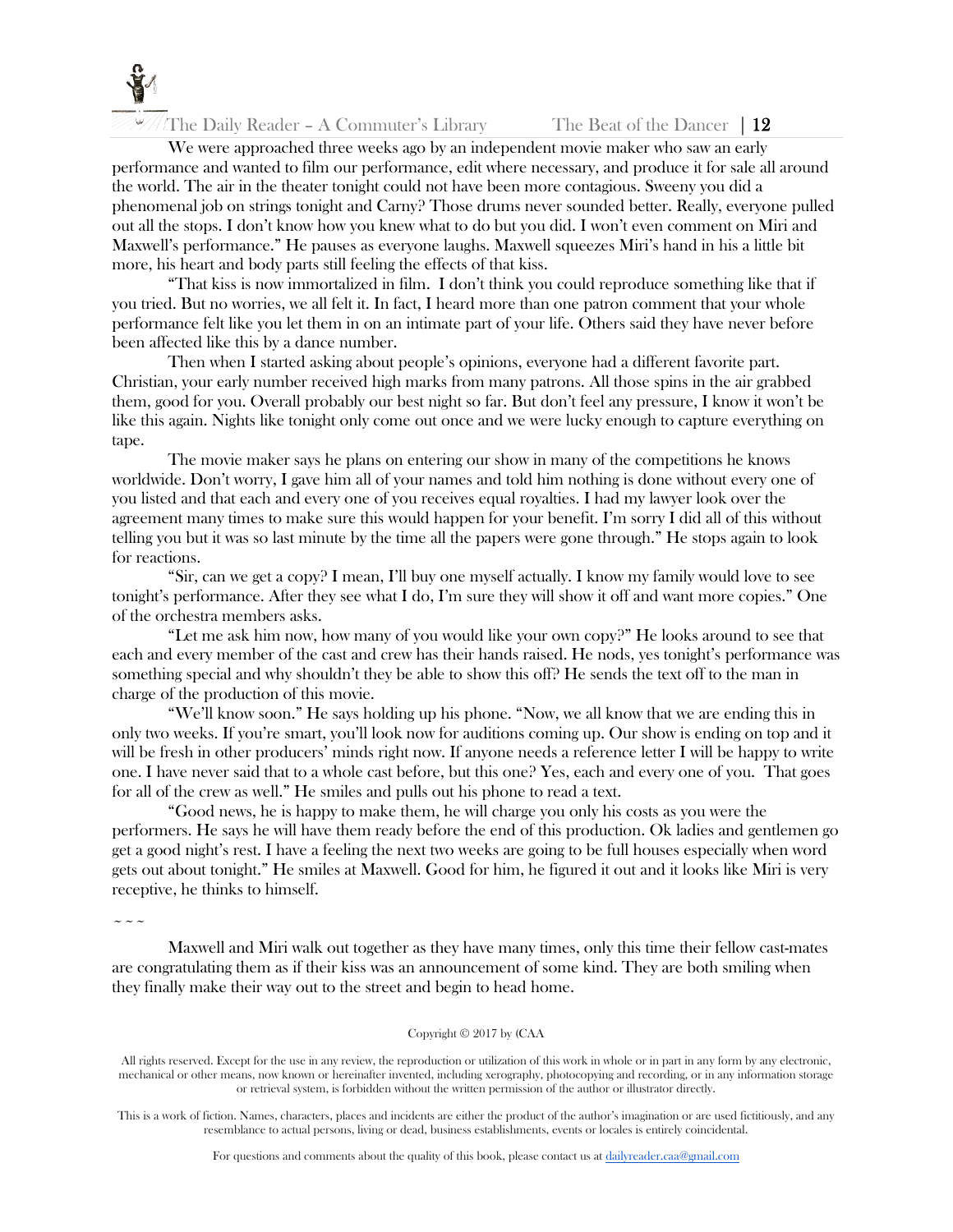

The Daily Reader – A Commuter's Library The Beat of the Dancer | 13

"I bought Chinese food last night but never ate. I know it's not as good warmed up but would you care to join me?" Miri asks.

"I would love to. Are you sure there is enough for two?" Maxwell asks.

"Oh, um, well." She sighs. "I'm kind of a Chinese food nut, when I order I usually order five different things and pick at all of them." She tells him a bit embarrassed.

Maxwell stops and pulls her to the side then tilts her chin up, "I do that with Italian foods." He smiles then bends down to kiss her again, this time a bit more privately as they are near her apartment building. And definitely taking a lot more time.

When Miri pulls away she rests her head with her chin to her chest to catch her breath. "Don't take this the wrong way but if I don't eat I will be completely useless later on." She smiles up at him.

Maxwell kisses her forehead and turns her around to finish walking to her place. This time it is comfortable silence that is between them. Miri opens her apartment door and walks straight into the kitchen to take out the food she has. She takes out a couple of plates and serves one dish then the other, she puts one in the microwave and turns to see Maxwell standing almost right behind her, smiling at her. "What?" she asks curiously.

"You ordered all of my favorite foods." He laughs. "Not even kidding. Hot mustard?" he asks.

"You bet!" Miri pulls out a whole bottle of it and puts it on the table. The two of them eat quietly together. Miri is the first to speak, "After a hard night of dance I'm always starved. I come home every night and eat a large meal then I pass out on the couch. Wake up at 3:00 in the morning and finally go to my bed. What is your schedule like after playing in a show?"

"Schedule? I have none. Sometimes I grab food on the way home. I don't like to eat beforehand because if anything makes you gassy it is really hard to hold in a burp while you're trying to play a clarinet." He laughs.

Miri begins to laugh harder than she has in months. "Oh my" she holds her side, her tears are coming down her face because she can't seem to control her laughter. Maxwell is laughing as well, it is an old joke with musicians but when he sees how much joy she is getting out of it, it brings him to laughter too.

"Well, in case you're wondering I don't know too many dancers who eat beans before a performance either." The two of them laugh even harder now. "Oh Maxwell, this is too crazy. Come, let's clean up and head to the couch." She says.

Miri looks at her watch, because their show is early, it is only 10:00pm now. She should be exhausted, and normally she is but who could fall asleep after that stage kiss? The whole number, he was talking to her, first he was quiet almost solemn, like their first date, then the tempo picked up and so did the pitch of the instrument, but then he shifted again and his eyes and his notes were peering right through her and all of her feminine parts reacted at once, she gave it back in her movements. But now what? They have yet to be so physical with each other and now would be a giant step instead of a gradual one. She takes a deep breath, throws out the garbage and turns to see Maxwell standing right behind her again.

"The way I see things we have two choices." He smiles.

"And those are?" she asks.

"I can pull you in close for a night we won't soon forget." he says softly.

"Or?" Miri swallows and tries to calm her heart from beating out of her chest.

"We can snuggle on the couch, watch a sappy movie and if we fall asleep, we fall asleep." He whispers and places his hands on her shoulders.

"I'd love a movie, is that ok?" she asks.

"Perfect." He smiles not knowing if he is ready himself for such a venture but he needed to say what was on his mind.

#### Copyright © 2017 by (CAA

All rights reserved. Except for the use in any review, the reproduction or utilization of this work in whole or in part in any form by any electronic, mechanical or other means, now known or hereinafter invented, including xerography, photocopying and recording, or in any information storage or retrieval system, is forbidden without the written permission of the author or illustrator directly.